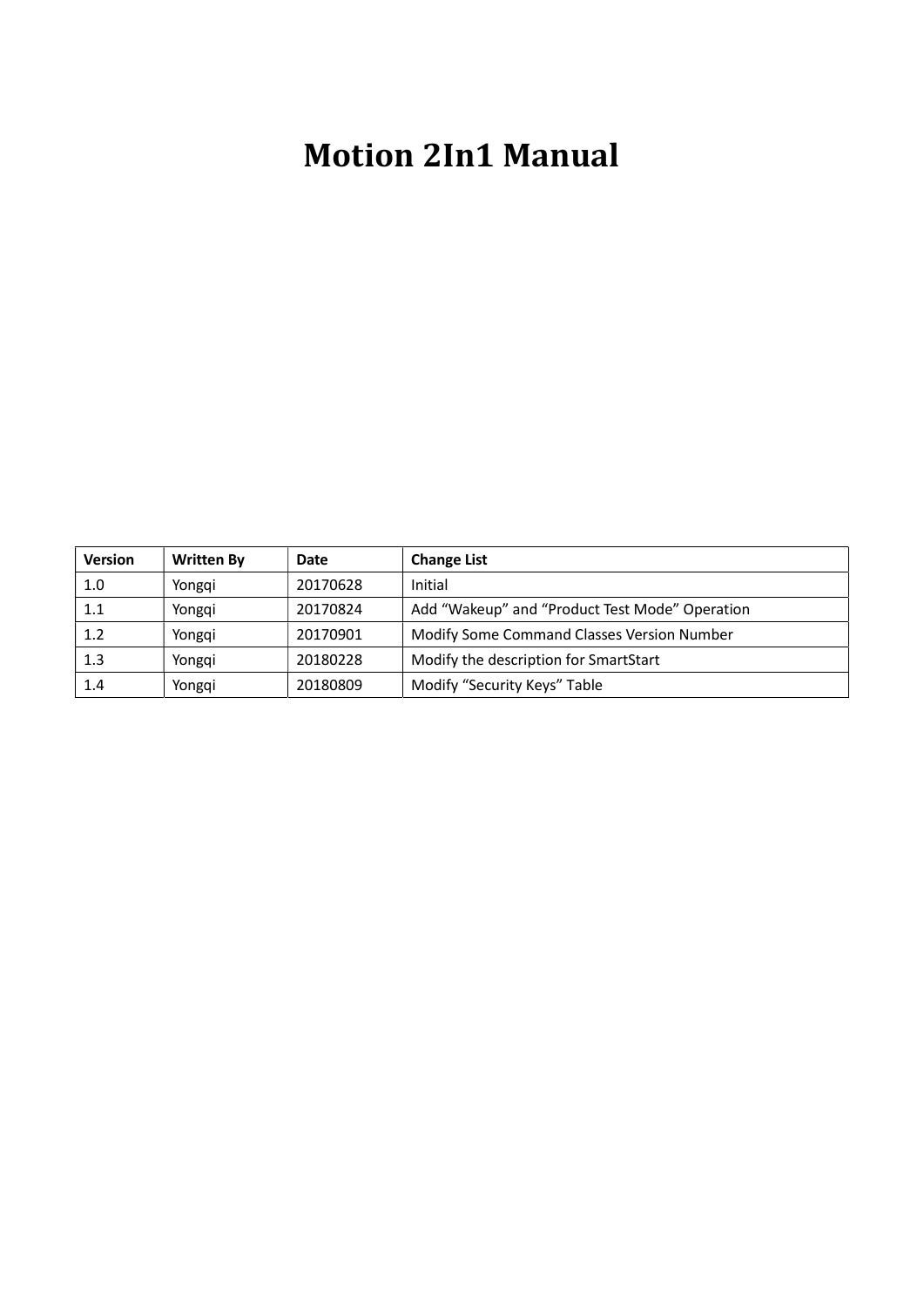This sensor has motion detector and light intensity in one which based on Z-Wave™ Plus technology.

This product can be included and operated in any Z-Wave™ network with other Z-Wave™ certified devices from other manufacturers and/or other applications. All non-battery operated nodes within the network will act as repeaters regardless of vendor to increase reliability of the network.

## Z-Wave™ Network Inclusion/Exclusion/Reset

There is one button in the back side of the sensor, it can be executed inclusion, exclusion and reset from Z-Wave™ network.

| Inclusion <sup>1</sup>     | 1. Power up the device.                     | lights<br>Led<br>will<br>be       |
|----------------------------|---------------------------------------------|-----------------------------------|
|                            | Set Z-Wave™ Controller into inclusion<br>2. | blinked<br>with<br>1 <sub>S</sub> |
|                            | mode                                        | interval until inclusion          |
|                            | 3、 Press the button 3 times within 1.5s to  | successful.                       |
|                            | enter inclusion mode.                       |                                   |
|                            | 4. The device will be recognized and        |                                   |
|                            | automatically included into Z-Wave™         |                                   |
|                            | Network.                                    |                                   |
| Exclusion                  | 1. Power up the device.                     | lights<br>will<br>Led<br>be       |
|                            | 2、 Set Z-Wave™ Controller into exclusion    | blinked 3 times with              |
|                            | mode                                        | 0.5s interval.                    |
|                            | 3. Press the button 3 times within 1.5s to  |                                   |
|                            | enter exclusion mode                        |                                   |
| Factory Reset <sup>2</sup> | 1. Power up the device.                     | Reset successfully, led           |
|                            | 2. Press and hold the button for 10s until  | light will be Blinked 5           |
|                            | led lights is on, then release the          | times.                            |
|                            | button.                                     |                                   |
| Wakeup                     | 1. Press the button briefly.                | Led will blink once.              |
| Product<br>Test            | Press and hold the button.<br>$1$ ,         | blink<br>will<br>Led<br>with      |
| Mode                       | 2. Power on the device, device will enter   | 100ms interval.                   |
|                            | factory product test mode                   |                                   |

Notice 1: When device enters into inclusion mode, the device all functionality will be useless. The inclusion mode will be timeout after 30s, user can press the button 3 times within 1.5s to terminate inclusion mode.

Notice 2: Factory Reset will clear the device all Z-Wave™ Network data (include home id, node id, etc…) saved in memory, and restore all configuration parameters to factory default. Please use this procedure only when the network primary controller is missing or otherwise inoperable.

## Association

The device supports 2 association groups, and each group supports max 5 associated nodes.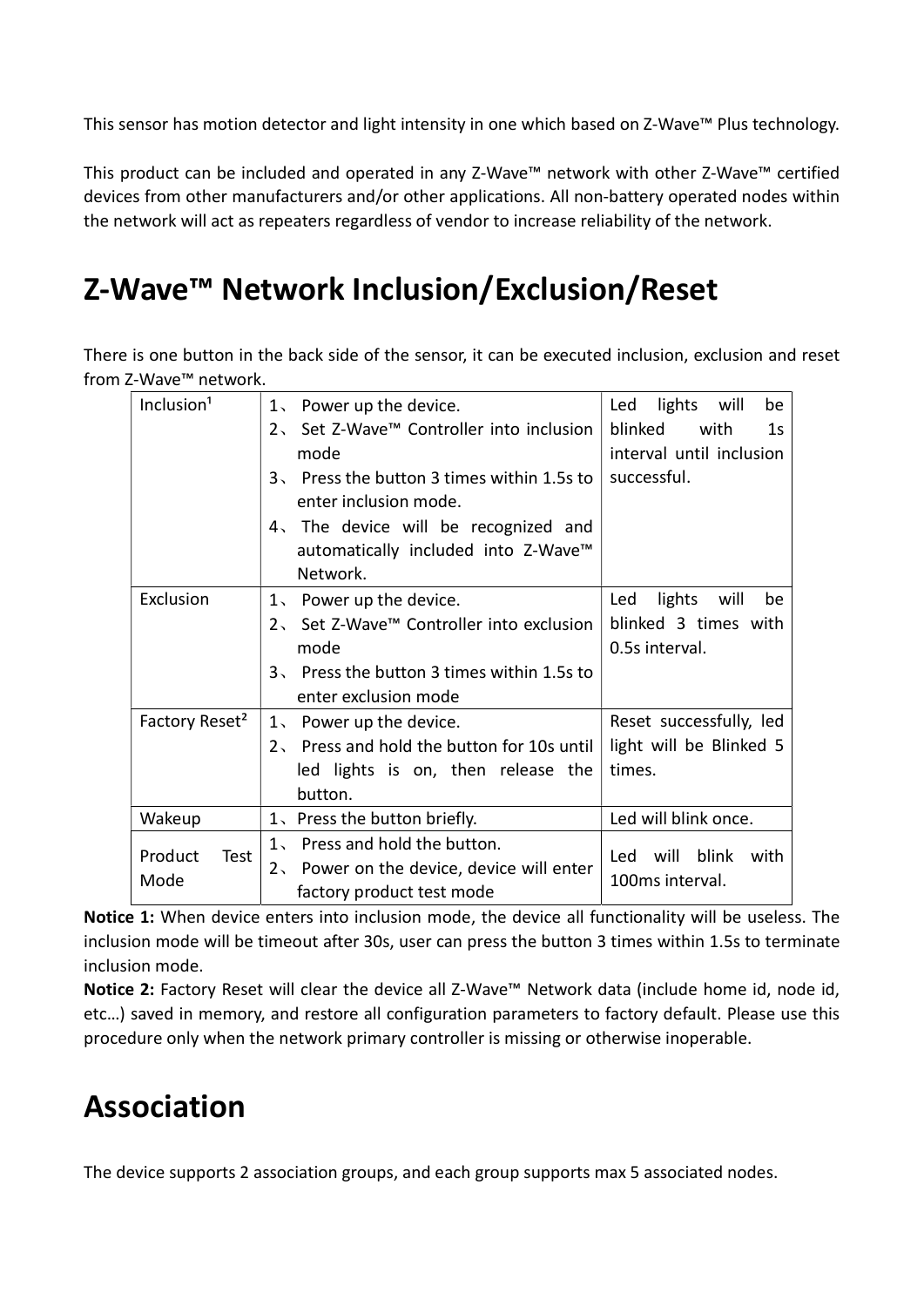Group 1 is lifeline group; all nodes which associated in this group will receive the messages sent by device through lifeline.

Group 2 is controlling group, all nodes associated in this group will be controlled through BASIC\_SET command by the device when device detects a movement event.

The Command Class supported by each association group is shown in the table below:

| Group        | <b>Command Class</b>         | <b>Event</b>                    |
|--------------|------------------------------|---------------------------------|
| 1 (Lifeline) | COMMAND CLASS NOTIFICATION   | NOTIFICATION REPORT             |
|              | COMMAND CLASS SENSOR BINARY  | SENSOR BINARY REPORT            |
|              | COMMAND CLASS SENSOR MULTIL  | SENSOR MULTILEVEL REPORT        |
|              | EVEL                         | <b>BATTERY REPORT</b>           |
|              | COMMAND CLASS BATTERY        | DEVICE RESET LOCALLY NOTIFICATI |
|              | COMMAND CLASS DEVICE RESET L | <b>ON</b>                       |
|              | <b>OCALLY</b>                |                                 |
| 2 (Control)  | COMMAND CLASS BASIC          | <b>BASIC SET</b>                |

## Z-Wave™ Message Report

Once the device detects a movement, it will report the event to the controller and current light intensity value will be followed.

In default, device will use COMMAND\_CLASS\_NOTIFICATION to represent the motion event. User can also enable COMMAND\_CLASS\_SENSOR\_BINARY report by setting the "Configuration No. 8" to '1'.

### Motion Report

When device detects a motion event, it will automatically send the notification report to nodes associated in lifeline.

| <b>Command Class</b>                   | COMMAND CLASS NOTIFICATION                             |  |  |
|----------------------------------------|--------------------------------------------------------|--|--|
| <b>Command</b>                         | NOTIFICATION REPORT                                    |  |  |
| <b>Type</b>                            | HOME SECURITY (0x07)                                   |  |  |
| Event                                  | HOME SECURITY MOTION DETECTION UNKNOWN LOCATION (0x08) |  |  |
|                                        | HOME SECURITY NO EVENT (0x00)                          |  |  |
|                                        |                                                        |  |  |
| <b>Command Class</b>                   | COMMAND CLASS SENSOR BINARY                            |  |  |
| SENSOR BINARY REPORT<br><b>Command</b> |                                                        |  |  |
| <b>Type</b>                            | MOTION (0x0C)                                          |  |  |
| <b>Event</b>                           | Detected (OxFF) / No-detected (OxOO)                   |  |  |

### Multilevel Sensor Report

The device embeds in a digital light sensor to measure ambient light intensity. The device will report current light intensity to controller if the measured value is sufficient the condition that set by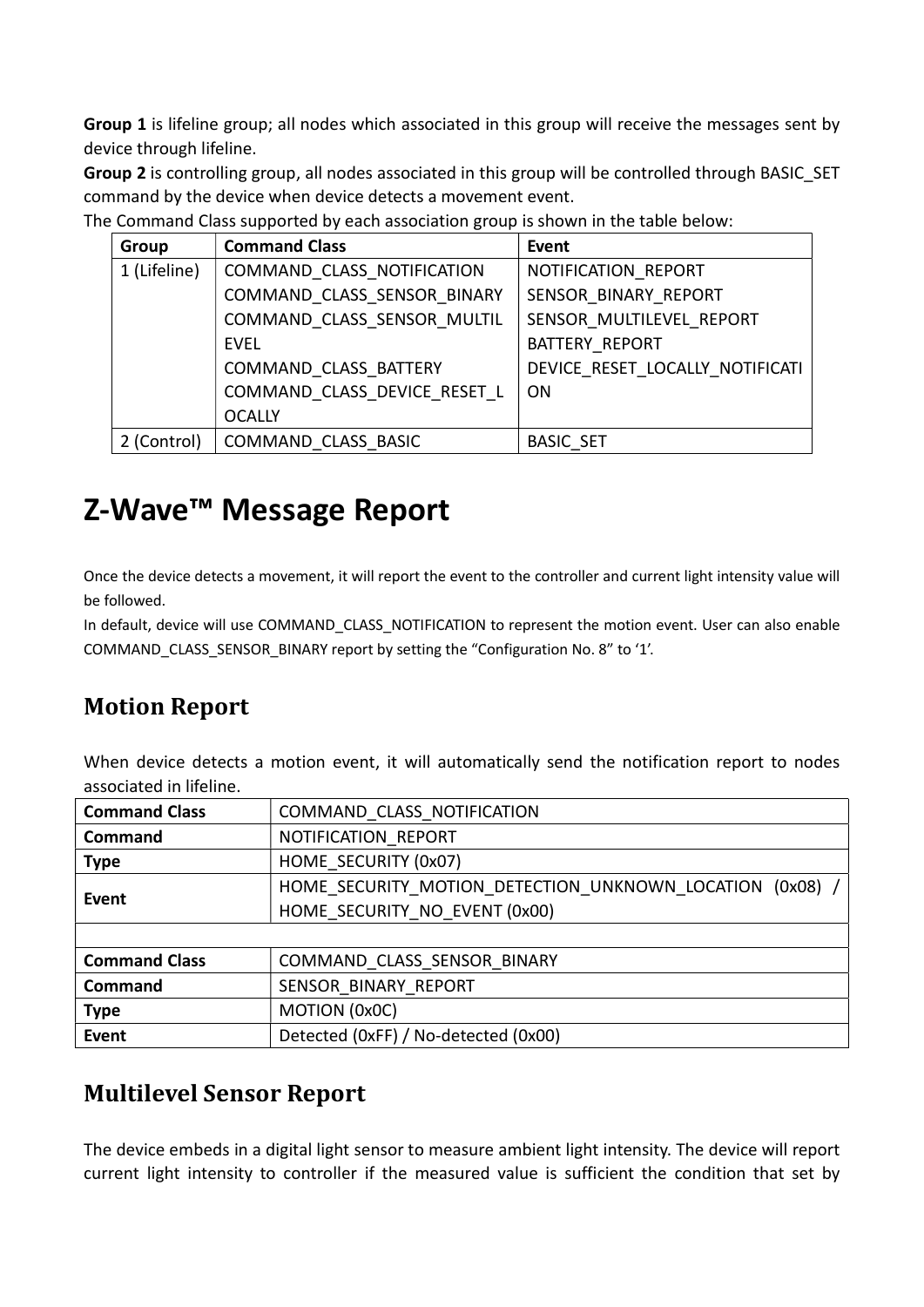| $\sim$ , and $\sim$ $\sim$ |                                 |
|----------------------------|---------------------------------|
| <b>Command Class</b>       | COMMAND CLASS SENSOR MULTILEVEL |
| <b>Command</b>             | SENSOR MULTILEVEL REPORT        |
| <b>Type</b>                | Luminance                       |
| <b>Scale</b>               | LUX.                            |

### Command Class Configuration

The device supports the controller to configure parameters of the device through Configuration Command Class, and the device has 14 parameters available for users to set according to their different needs:

#### 1) Motion Sensitivity

This parameter is configured the sensitivity that motion detect. This value is larger, the sensitivity is lower, and the distance for motion detecting is closer.

| Parameter Number   Size (Byte) | Available Settings | Default value |
|--------------------------------|--------------------|---------------|
|                                | $0 \sim 99$        |               |

#### 2) Motion Window Time

This parameter is configured the specified time window (4s..16s) in which the amount of pulses will trigger a motion event.

Window Time =  $[Value] * 4s + 4s$ .

| Parameter Number   Size (Byte) | Available Settings   Default value |  |
|--------------------------------|------------------------------------|--|
|                                | $\sim$                             |  |

#### 3) Pulse Count

This parameter is configured amount of pulses during the specified time window which trigger a motion event.

Amount of pluses = [Value] + 1.

| Parameter Number   Size (Byte) | <b>Available Settings</b> | Default value |
|--------------------------------|---------------------------|---------------|
|                                | $0 \sim$                  |               |

#### 4) Motion Blind Time

This parameter is configured the no motion detected time after a motion event detects. The device will wait for setting times to ready to next detect.

Blink Time = ([Value] +  $1$ )  $*$  0.5s.

| Parameter Number   Size (Byte) | Available Settings   Default value |  |
|--------------------------------|------------------------------------|--|
|                                | $(1) \sim 15$                      |  |

#### 5) Motion Enable

This parameter is configured the motion detected if enable or not. If '1', Motion detected function is enable. Otherwise is disabled.

| Parameter Number   Size (Byte)<br>Available Settings   Default value |
|----------------------------------------------------------------------|
|----------------------------------------------------------------------|

#### configuration No. 11.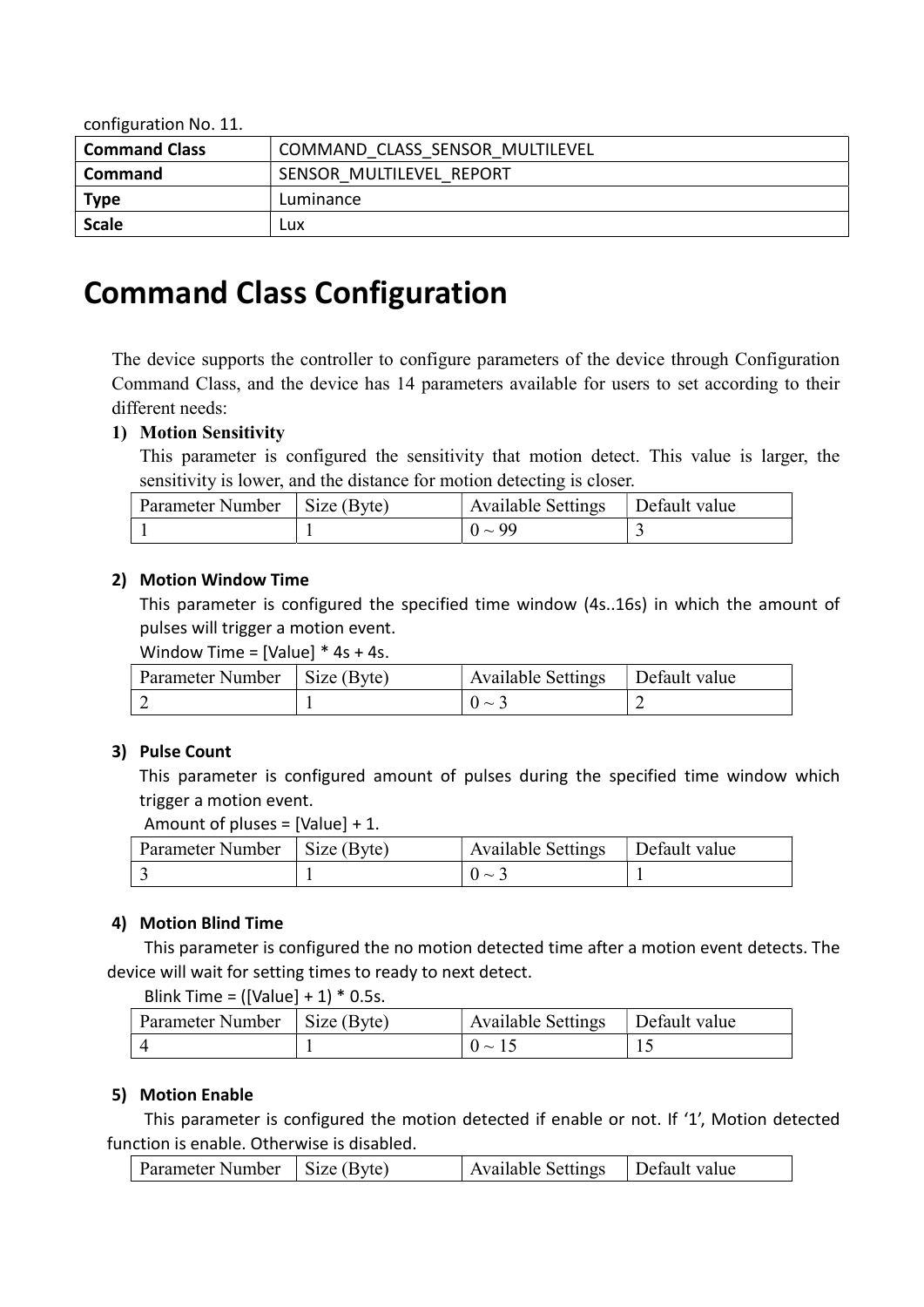#### 6) Motion Clear Time

This parameter is configured the time to clear motion event after a motion event detected. Time to motion clear, the device will send a clear event report to controller. Unit: Second.

| Parameter Number   Size (Byte) | Available Settings | Default value |
|--------------------------------|--------------------|---------------|
|                                | $10 \sim 3600$     | 30            |

#### 7) Led Indicate Enable

This parameter is configured the Led light on disable or enable. '1' – Enable Led Blink when device detects a motion event. '0' – Disable led blink. This configuration is not affect inclusion, exclusion and reset.

| Parameter Number   Size (Byte) | <b>Available Settings</b> | Default value |
|--------------------------------|---------------------------|---------------|
|                                |                           |               |

#### 8) Binary Sensor Report Enable

'1' – Enable sensor binary report when device detects a motion event.

'0' – Disable sensor binary report when device detects a motion event.

| Parameter Number   Size (Byte) | <b>Available Settings</b> | Default value |
|--------------------------------|---------------------------|---------------|
|                                |                           |               |

#### 9) Basic Set Level

This parameter is configured the value that BASIC SET for nodes that associated in Group 2.  $'100'$  – BASIC SET = 0xFF (ON).

' $0'$  – BASIC SET = 0x00 (OFF).

| Parameter Number   Size (Byte) | <b>Available Settings</b> | Default value |
|--------------------------------|---------------------------|---------------|
|                                | $0 - 100$                 | 100           |

#### 10) Light Sensor Measuring Interval

This parameter is configured the time interval for light sensor measure the ambient light intensity. This value is larger, the battery life is longer. And the light intensity changed is not obvious.

| Parameter Number   Size (Byte) | <b>Available Settings</b> | Default value |
|--------------------------------|---------------------------|---------------|
|                                | $30 - 3600$               | 180           |

#### 11) Light Intensity Differential Report

This parameter is configured the value that differential between current measured and previous report value. If the differential value larger than the settings, device will report this measured light intensity to controller.

| Parameter Number   Size (Byte) | Available Settings   Default value |  |
|--------------------------------|------------------------------------|--|
|                                | $1 - 127$                          |  |

#### 12) Light Intensity Threshold

This parameter is configured the light intensity for light controller. If the light intensity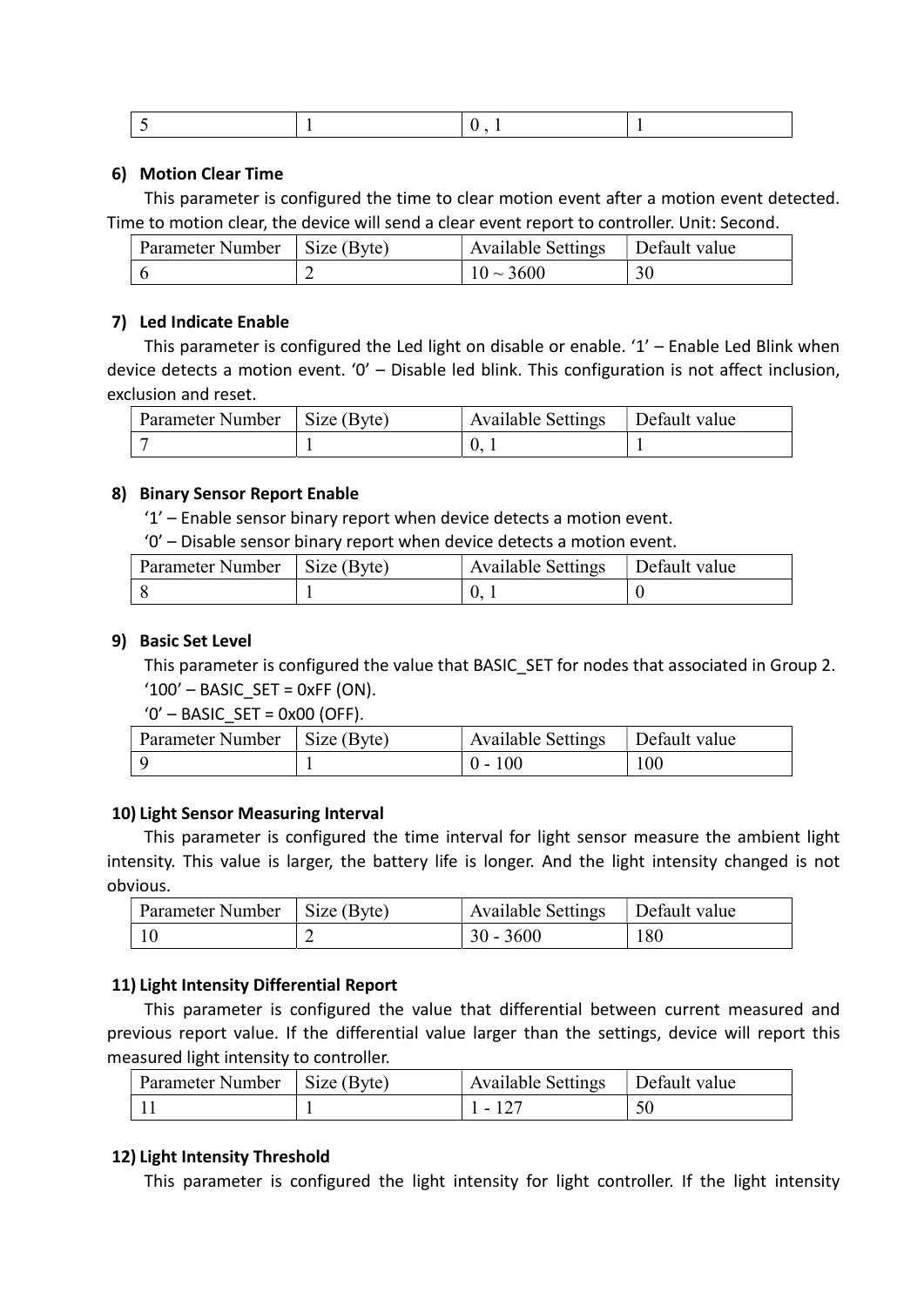current measured is less than the settings, device will considered to be dark at current time. If configuration 13 is set '1' and a motion event is detected, the device will send a BASIC\_SET to the nodes that associated in group 2.

| Parameter Number   Size (Byte) | <b>Available Settings</b> | Default value |
|--------------------------------|---------------------------|---------------|
|                                | . - 127                   |               |

#### 13) Light Intensity Associated Enable

 $1'$  – Enable current light intensity to associate the motion event, if there has a motion event detected and the current light intensity is less than the settings in configuration 12, the device will send a BASIC SET to nodes associated in group2. And if the current light intensity is larger than the settings in configuration 12, the device will not send BASIC SET to nodes associated in group2.

| Parameter Number   Size (Byte) | Available Settings   Default value |  |
|--------------------------------|------------------------------------|--|
|                                |                                    |  |

#### 14) Motion Event Report Once Enable

'1' – The motion detected event will be sent to controller only once until device report motion cleared event.

'0' – The motion detected event will be sent to controller when device detects a movement event.

| Parameter Number   Size (Byte) | <b>Available Settings</b> | Default value |
|--------------------------------|---------------------------|---------------|
|                                |                           |               |

#### $99$  45) Light Intensity Offset Calibration

This parameter defines the calibrated scale for ambient light intensity. Because the method and position that the sensor mounted and the cover of sensor will bring measurement error, user can get more real light intensity by this parameter setting. User should run the steps as blows for calibrating

- 1) Set this parameter value to default(Assumes the sensor has been added in a Z-Wave Network).
- 2) Place a digital luxmeter close to sensor and keep the same direction, monitor the light intensity value (Vm) which report to controller and record it. The same time user should record the value (Vs) of luxmeter.
- 3) The scale calibration formula:  $k = Vm / Vs$ .
- 4) The value of k is then multiplied by 1000 and rounded to the nearest whole number.
- 5) Set the value getting in 5) to this parameter, calibrate finished.

For example, Vm =  $300$ , Vs =  $2000$ , then

$$
k = 300 / 2600 = 0.11538
$$

 $k = 0.11538 * 1000 = 115.38 \approx 115$ 

The parameter should be set to 115.

| Parameter Number   Size (Byte) | Available Settings $\Box$ Default value |      |
|--------------------------------|-----------------------------------------|------|
| 99                             | $1 - 65536$                             | 1000 |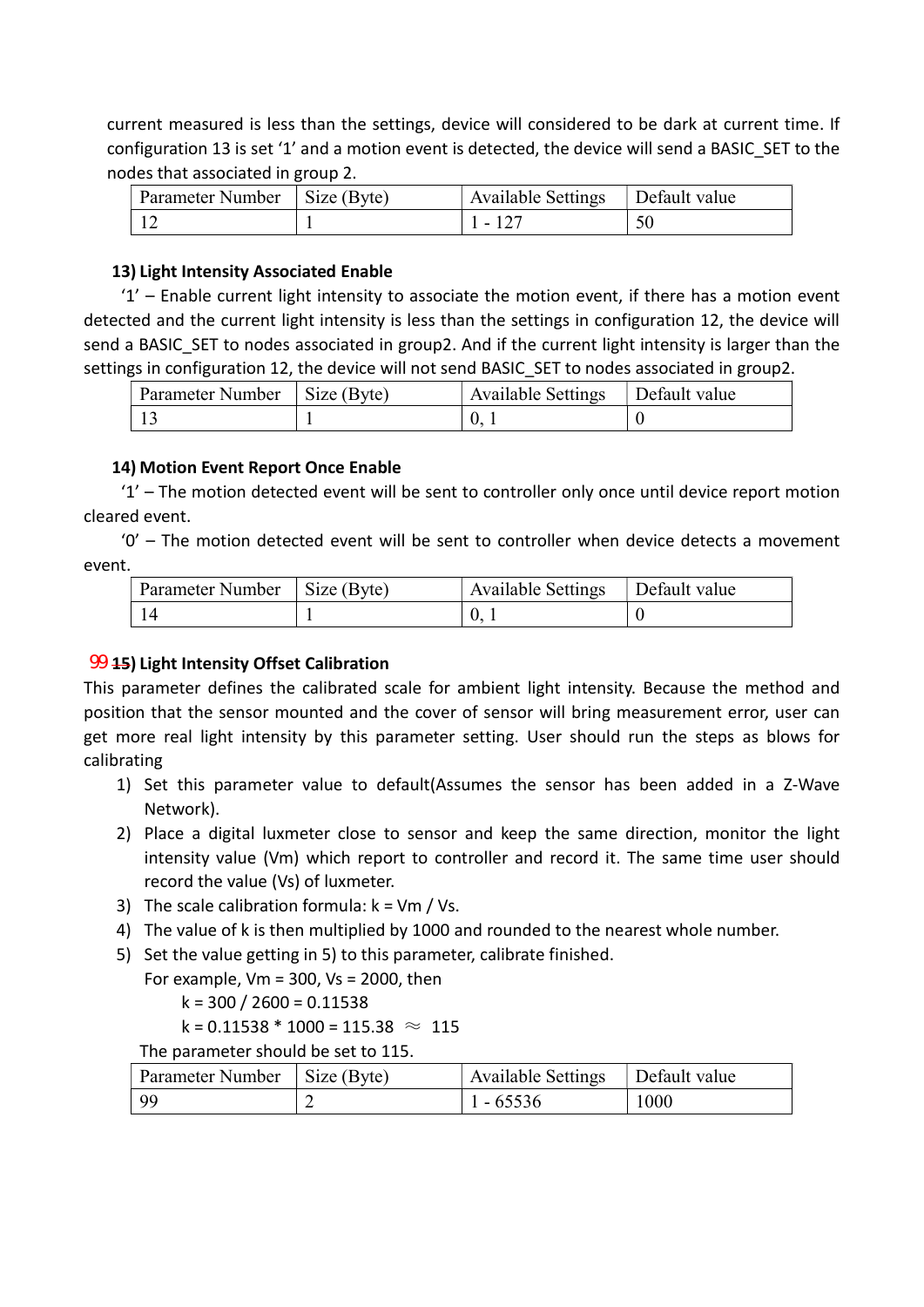## Wakeup Command Class

The device stays in sleep status for the majority of time in order to conserve battery life.

The minimum wakeup interval is 1800s (30 minutes)

The maximum wakeup interval is 64800s (18 Hours)

Allowable min step among each wakeup interval is 60 seconds, such as 1860s, 1920s,1980s…

Note: The default value is 8 hours with factory default. This value is greater, the battery life is longer.

## Battery Command Class

The users can also enquire the battery status of the device by sending BATTERY\_GET command. Once the device receivers the command, it will return BATTERY\_REPORT command.

The device will send BATTERY\_LEVEL = 0xFF command to the Z-Wave™ Controller to inform that the device is in dead battery status, otherwise BATTERY\_LEVEL value range is 0% to 100%.

## Command Class Basic

The COMMAND CLASS BASIC is realized to control the devices associated in group 2 in this motion detector.

When device detects a motion event occurred, it will send a "BASIC\_SET = [Value]" command to control the devices in group 2.

And it will send a "BASIC SET = 0x00" command to control the devices in group 2 after the motion event is cleared.

The [Value] is set by configuration No.9.

### **SmartStart**

This device supports SmartStart function. QR code printed by laser can be found on surface of product and the outside of packing box. And the full DSK code is printed can be found on the packing box.

The device will enter SmartStart if the device is not included in network after power up. And if device is not included successfully during 10 second, it will enter sleep mode. And then

2<sup>nd</sup> SmartStart time delay approximately 16s

3<sup>rd</sup> SmartStart time delay approximately 32s

4<sup>th</sup> SmartStart time delay approximately 64s

5<sup>th</sup> SmartStart time delay approximately 128s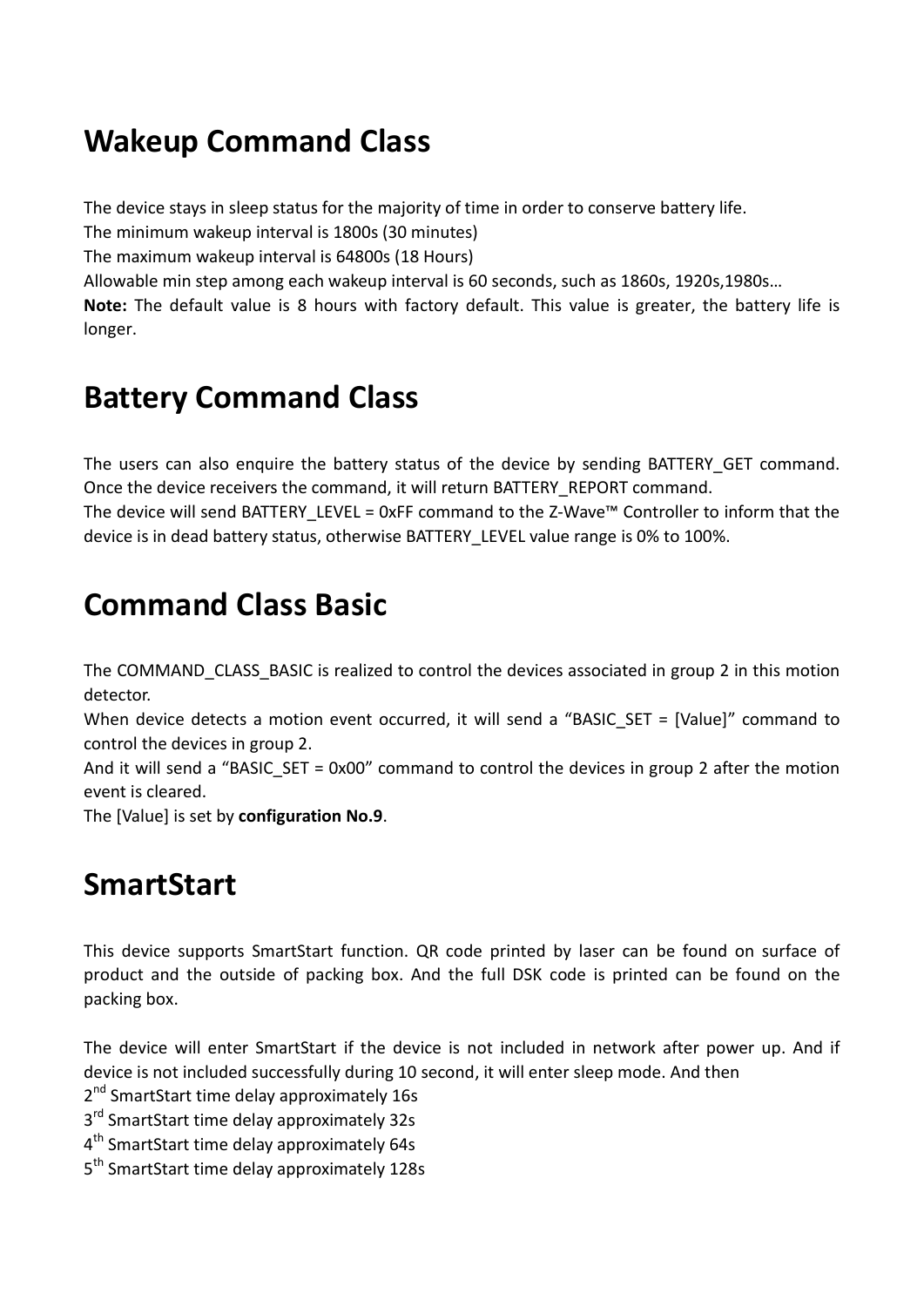6<sup>th</sup> SmartStart time delay approximately 256s

7<sup>th</sup> SmartStart time delay approximately 512s

Afterwards, the Smartstart mode will be auto running with 512 second interval until device is included successfully or battery run down.

| <b>LED Color</b> | Led Display Status                 | Description                                 |
|------------------|------------------------------------|---------------------------------------------|
|                  | Blink 5 Times (1s Interval)        | Power on and Not Add in Z-Wave Network      |
|                  |                                    | Power on and Already Add in a Z-Wave        |
|                  | Blink 5 Times (300ms Interval)     | <b>Network</b>                              |
|                  |                                    | 1, Press button tripled, device sends Node  |
|                  |                                    | Info.                                       |
|                  | Blink 3 Times (500ms Interval)     | 2, Press button tripled, device enters into |
|                  |                                    | exclusion mode.                             |
| Red              |                                    | Press button tripled, device enters into    |
|                  | 1, Blink with 1s interval and then | inclusion mode.                             |
|                  | 2, blink 15 times with 2s interval | Device assigned a node id and wait for      |
|                  |                                    | configuration completed.                    |
|                  |                                    | Press the button briefly, device send a     |
|                  | Light On 150ms                     | wakeup information to controller            |
|                  |                                    | Detect a movement.                          |
|                  | Light On 500ms                     | Hold pressed the button and factory reset.  |

### Led Action Indicator

### Security Network

The device supports the security function with S2 encrypted communication. The device will auto switch to the security mode when the device included with a security controller. In the security mode, the follow commands must use security and security\_2 command class wrapped to communicate, otherwise the device will not response any commands.

### Security Keys

This device supports security levels are listed in below table:

| <b>Security Levels</b>          | Support (Yes/No) |
|---------------------------------|------------------|
| SECURITY KEY SO                 | No               |
| SECURITY KEY S2 UNAUTHENTICATED | Yes              |
| SECURITY KEY S2 AUTHENTICATED   | No               |
| SECURITY KEY S2 ACCESS          | Nο               |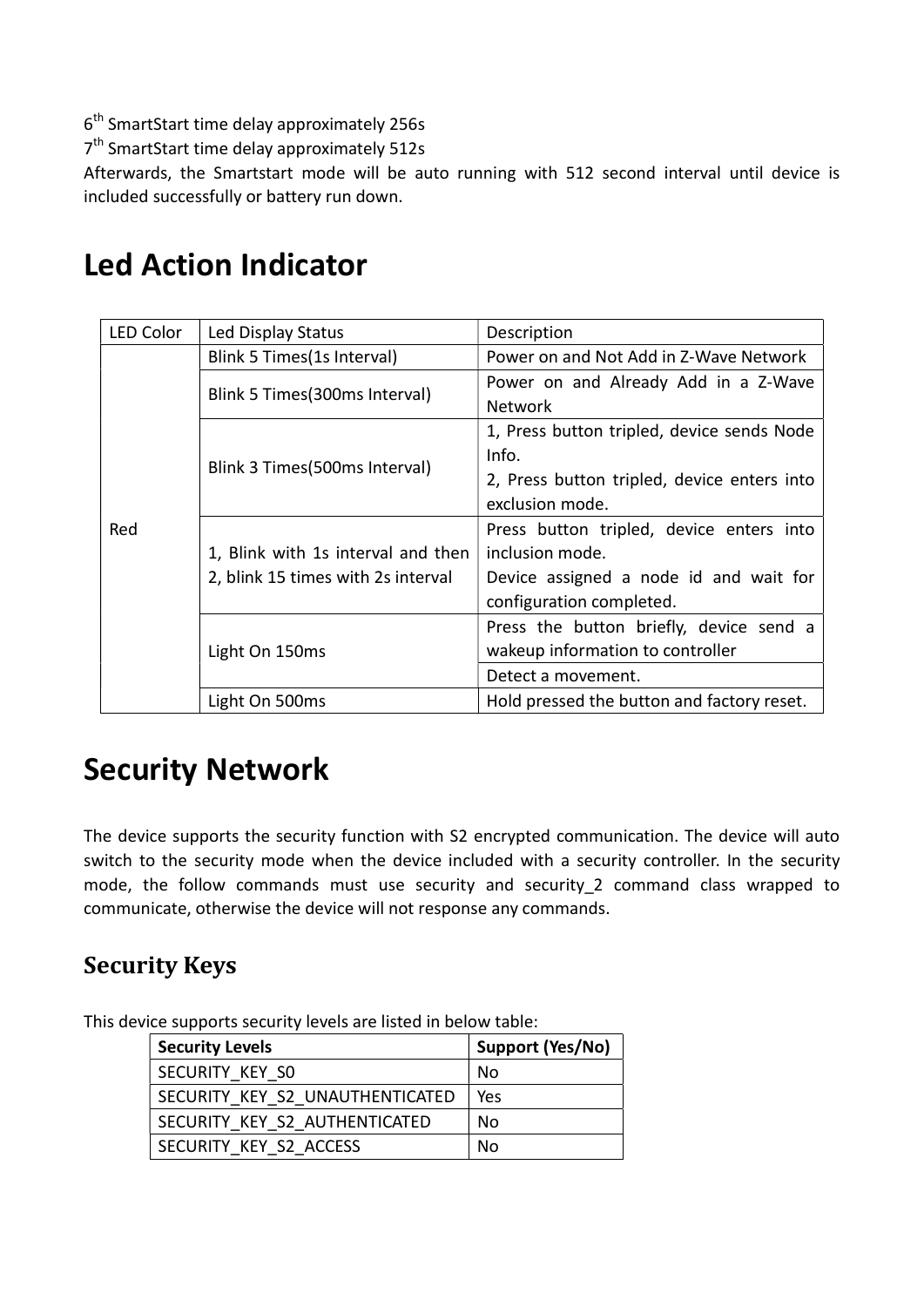### All Supports Command Class

This device supports All Z-Wave Command Classes in NIF List as follows:

- \* COMMAND\_CLASS\_ZWAVEPLUS\_INFO (V2)
- \* COMMAND\_CLASS\_SECURITY\_2 (V1)
- \* COMMAND\_CLASS\_TRANSPORT\_SERVICE (V2)
- \* COMMAND\_CLASS\_VERSION (V2)
- \* COMMAND\_CLASS\_POWERLEVEL (V1)
- \* COMMAND\_CLASS\_ASSOCIATION (V2)
- \* COMMAND\_CLASS\_MULTI\_CHANNEL\_ASSOCIATION (V3)
- \* COMMAND\_CLASS\_ASSOCIATION\_GRP\_INFO (V1)
- \* COMMAND\_CLASS\_MANUFACTURER\_SPECIFIC (V2)
- \* COMMAND\_CLASS\_DEVICE\_RESET\_LOCALLY (V1)
- \* COMMAND\_CLASS\_BATTERY (V1)
- \* COMMAND\_CLASS\_WAKEUP (V2)
- \* COMMAND\_CLASS\_NOTIFICATION (V8)
- \* COMMAND\_CLASS\_SENSOR\_BINARY (V2)
- \* COMMAND\_CLASS\_SENSOR\_MULTILEVEL (V7)
- \* COMMAND\_CLASS\_CONFIGURATION (V1)
- \* COMMAND\_CLASS\_SUPERVISION (V1)

### All Security Command Class in Security Network

The Z-Wave Command Classes are secured in security network as follows:

- \* COMMAND\_CLASS\_VERSION (V2)
- \* COMMAND\_CLASS\_POWERLEVEL (V1)
- \* COMMAND\_CLASS\_ASSOCIATION (V2)
- \* COMMAND\_CLASS\_MULTI\_CHANNEL\_ASSOCIATION (V3)
- \* COMMAND\_CLASS\_ASSOCIATION\_GRP\_INFO (V1)
- \* COMMAND\_CLASS\_MANUFACTURER\_SPECIFIC (V2)
- \* COMMAND\_CLASS\_DEVICE\_RESET\_LOCALLY (V1)
- \* COMMAND\_CLASS\_BATTERY (V1)
- \* COMMAND\_CLASS\_WAKEUP (V2)
- \* COMMAND\_CLASS\_NOTIFICATION (V8)
- \* COMMAND\_CLASS\_SENSOR\_BINARY (V2)
- \* COMMAND\_CLASS\_SENSOR\_MULTILEVEL (V7)
- \* COMMAND\_CLASS\_CONFIGURATION (V1)